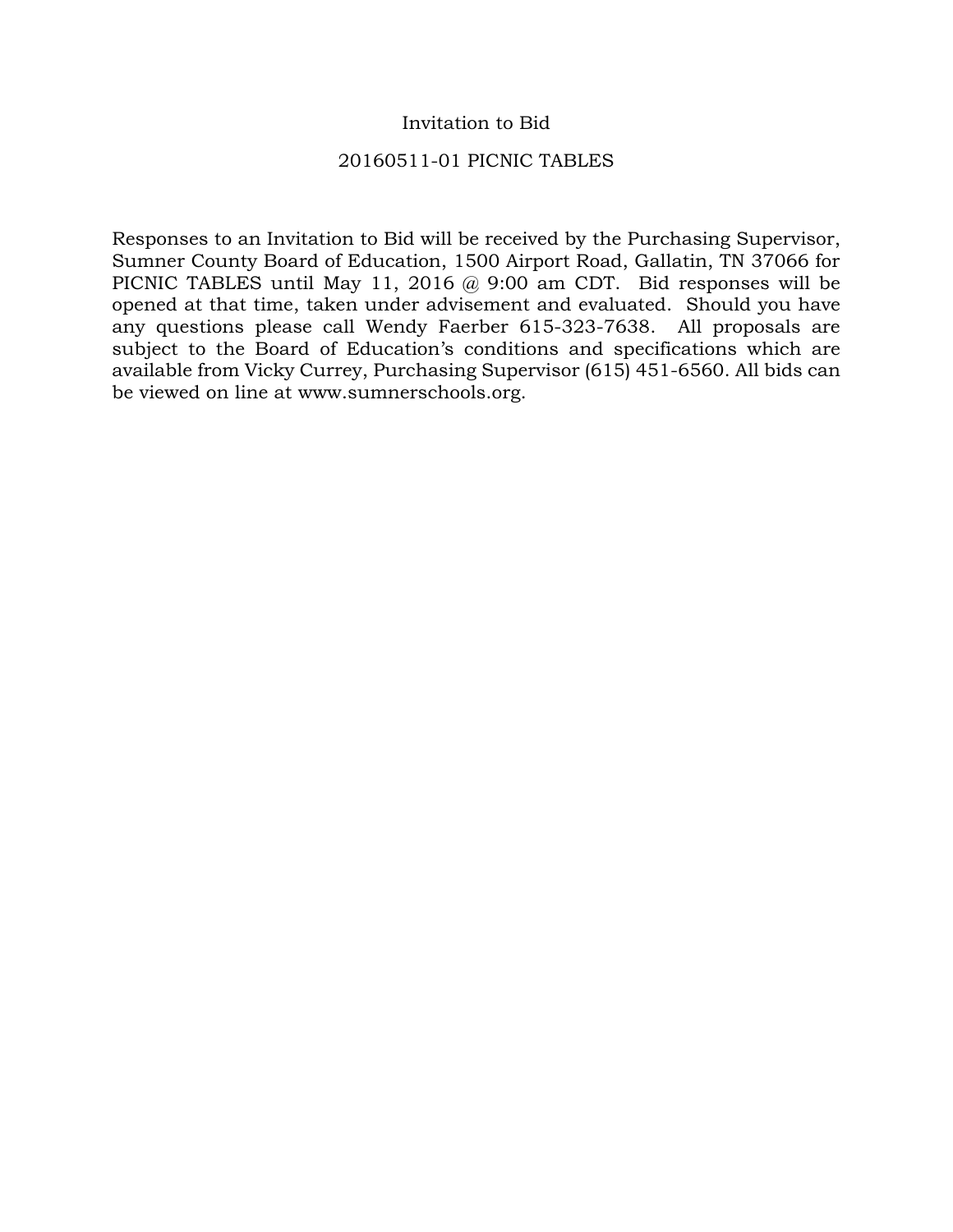#### **NOTICE TO RESPONDENTS**

Responses to an Invitation to Bid will be received by the Purchasing Supervisor in the SUPPORT SERVICE FACILITY CONFERENCE ROOM, Sumner County Board of Education, 1500 Airport Road Gallatin, TN 37066. They will be received until **10:00 A.M. Local Time MAY 11 2016 BID# 20160511** for **PICNIC TABLES**, at which time the responses will be opened, taken under advisement and evaluated. *BIDS WILL BE POSTED ON www.sumnerschools.org*

**GENERAL REQUIREMENTS AND CONDITIONS**

-------------------------------------------------------------------------------------------------------------------------------

- 1. The Sumner County Board of Education reserves the right to accept or reject any and/or all responses in whole or in part, and to waive informalities therein.
- 2. Any responses received after the scheduled closing time for the receipt for responses will not be considered.
- 3. If a mistake is discovered after the responses are received, only the Sumner County Board of Education may allow the respondent to withdraw the entire response.
- 4. Partial payments will not be approved unless justification for such payment can be shown. Terms will be net 30 days.
- 5. Payment will not be made until the said **20160511 PICNIC TABLE** are inspected and approved as meeting all specifications by persons appointed by the Sumner County Board of Education.
- 6. Responses submitted must be in a sealed envelope and marked on the outside as follows: **RESPONSE: 20160511 PICNIC TABLES DEADLINE: MAY 11 2016 @ 10:00 A.M**
- 7. Facsimile responses will not be considered.
- 8. If a successful bidder violates any terms of their bid, the contract, school board policy or any law they may be disqualified from bidding for a period of two years for minor violations or longer for major violations. Bids from disqualified bidders will not be accepted during the period of disqualification.
- 9. Prices quoted on the response (if any) are to be considered firm and binding until the said **20160511 PICNIC TABLES** are in the possession of the Sumner County Board of Education.
- 10. No purchase or contract is authorized or valid until the issuance of a Board Purchase Order in accordance with Board Policy. No Board Employee is authorized to purchase equipment, supplies or services prior to the issuance of such a Purchase Order.
- 11. Any deviation from these stated terms, specifications and conditions must be coordinated with and approved in writing by the Purchasing Supervisor, Vicky Currey (615) 451-6560.
- 12. All bids that exceed \$25,000 must have the Company Name, License Number, Expiration Date thereof and License Classification of Contractor listed on outside of sealed envelope. As required by State of Tennessee Code Annotated 62-6-119.
- 13. The awarded bidder will be required to post a performance and payment bond in the amount of 25% of the contract price if it exceeds \$100,000 as stated by State of Tennessee Code Annotated 12-4-201.
- 14. If the project cost in excess of \$25,000 a performance bond must be secured by the requesting party in an amount equal to the market improvement value.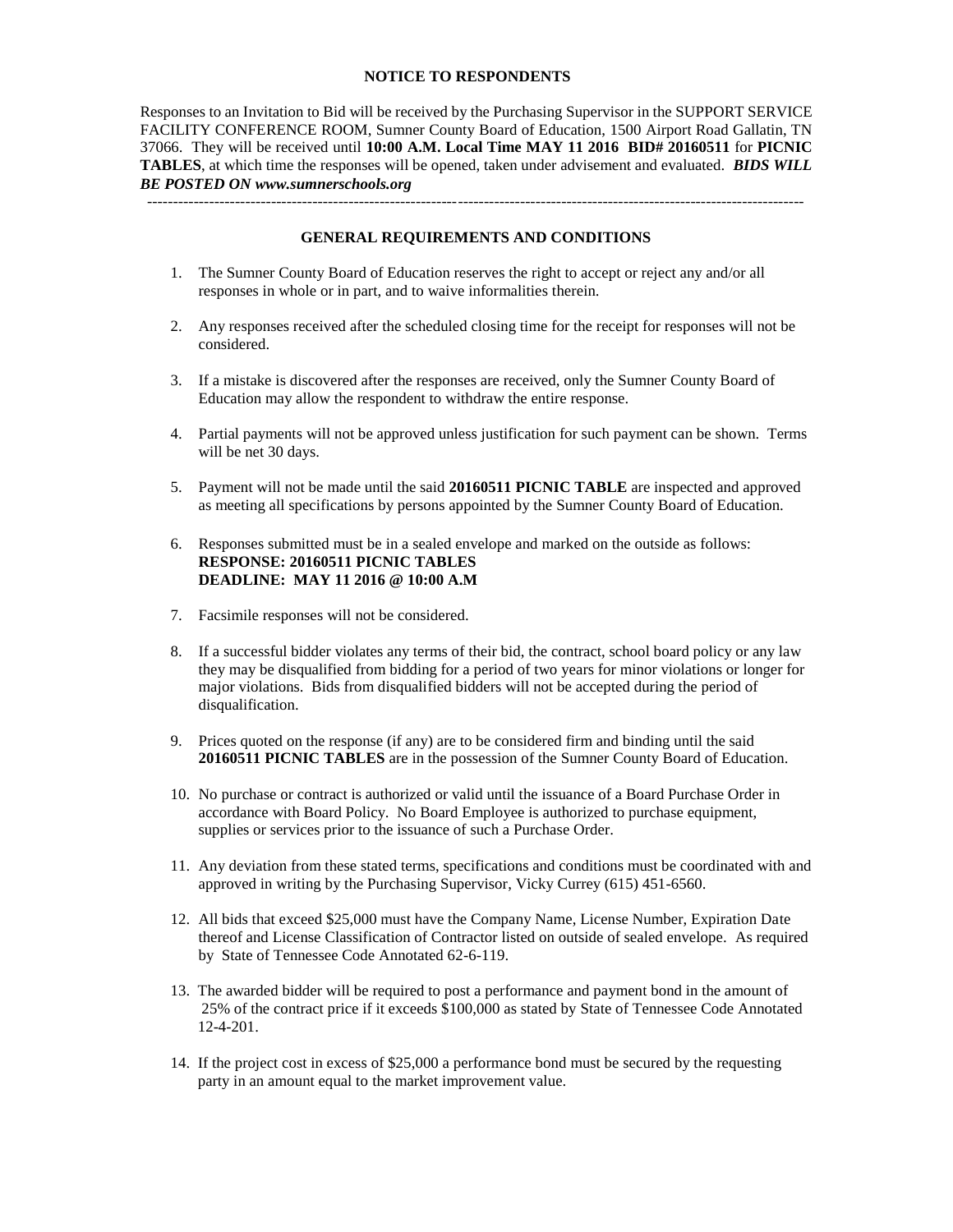# SPECIFICATIONS

The Sumner County Board of Education is soliciting bids for Nineteen (19) Picnic tables Price must include shipping and installation

12 gauge-perforated steel with a rolled or beveled edge. Benches and table featuring 4"x4" post supports must be fabricated from 7 gauge square tubing that is 3/16" thick. Offset arms measuring 3"x3" and fabricated from 11 gauge square tubing. All other supports measuring 1 5/8" and 2 3/8" O.D shall feature 14 gauge steel tubing.

All bench and table surfaces shall feature Thermoplastic coating with a choice of colors: Blue, Green, Black, Red, and Tan. All leg supports shall be cleaned with iron phosphate to provide better corrosion and adhesion and have a baked-on electrostatically applied polyester dry powder coating. All products shall be oven baked at 400 degrees Fahrenheit to insure superior paint adhesion